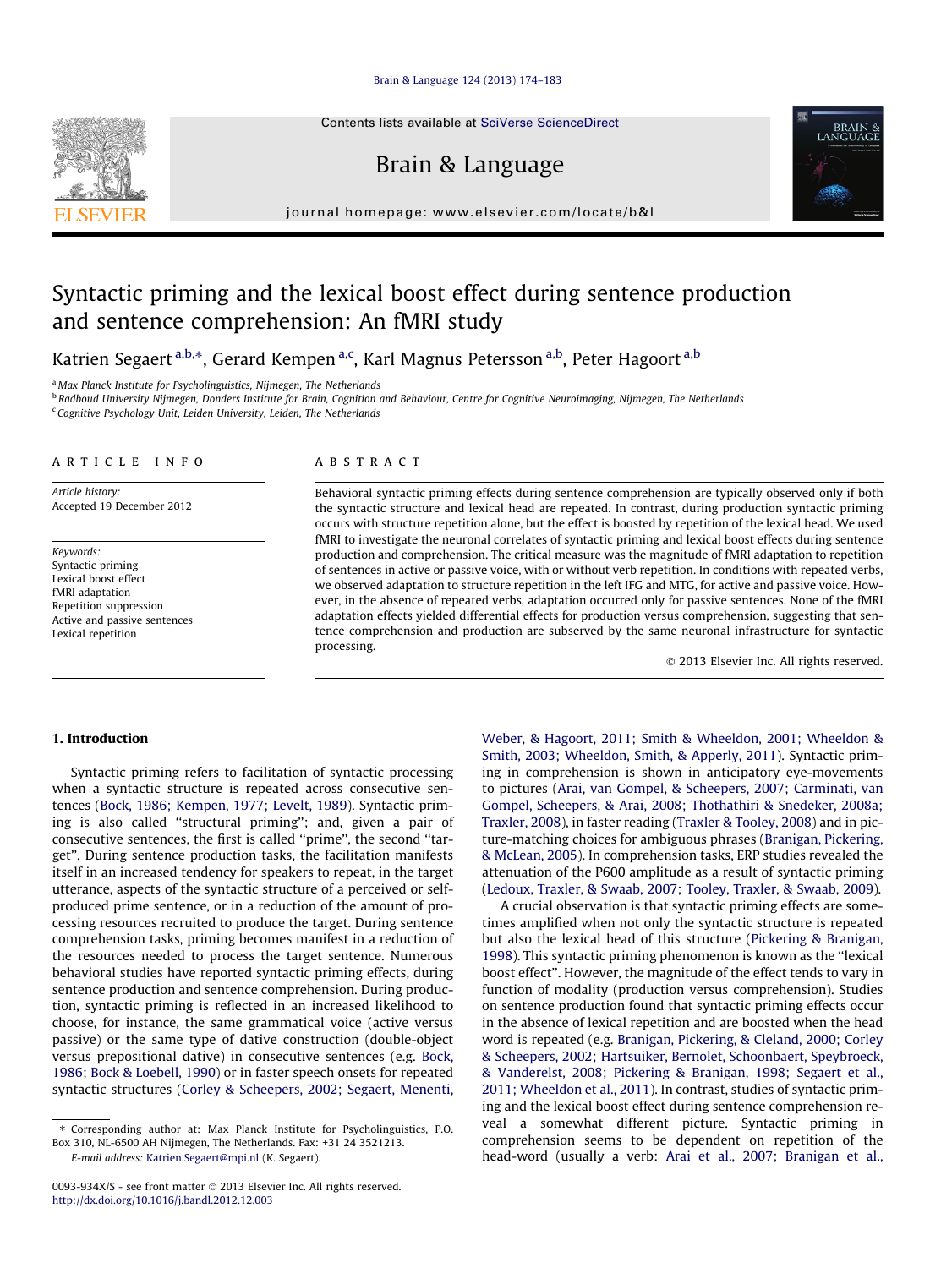[2005; Carminati et al., 2008; Ledoux et al., 2007; Tooley et al.,](#page-8-0) [2009; Traxler & Tooley, 2007\)](#page-8-0). Strikingly, so far only three comprehension studies reported syntactic priming independent from verb repetition ([Thothathiri & Snedeker, 2008a,b; Traxler, 2008\)](#page-9-0). The overall picture emerging from behavioral and ERP research shows syntactic priming during comprehension only in conditions of verb repetition, whereas during production syntactic priming also occurs in the absence of verb repetition.

As regards the cognitive mechanisms underlying syntactic priming and the lexical boost, two proposals have gained prominence in the psycholinguistic literature ([Ferreira & Bock, 2006;](#page-9-0) [Pickering & Ferreira, 2008\)](#page-9-0). One proposal holds that syntactic priming is due to implicit learning of a syntactic structure building process ([Bock & Loebell, 1990; Chang, Dell, & Bock, 2006; Chang,](#page-8-0) [Dell, Bock, & Griffin, 2000\)](#page-8-0). In this account, lexical processing occurs independently of syntactic processing ([Chang, 2002; Chang](#page-8-0) [et al., 2000, 2006](#page-8-0)). Therefore, syntactic priming effects can be observed in the absence of lexical overlap between prime and target structures. The lexical boost is due to explicit memory: Repetition of a lexical item in the target leads to reactivation of the memory trace of that item in the prime sentence, and thereby to reactivation of the prime's syntactic structure ([Bock & Griffin, 2000](#page-8-0)). Implicit learning is proposed as syntactic priming mechanism for comprehension as well as production ([Bock, Dell, Chang, & Onishi,](#page-8-0) [2007](#page-8-0)). According to the second proposal, syntactic priming is a consequence of residual activation left behind after the prime sentence has been processed [\(Cleland & Pickering, 2003; Pickering &](#page-8-0) [Branigan, 1998](#page-8-0)). This activation causes the target sentence to be processed in a manner similar to the way the prime was processed. For instance, if the target is a transitive clause that can be processed with either active or passive voice, then residual activation left by a passive prime will bias the target towards adopting passive voice as well. Repetition of the head-word across prime and target means that an extra portion of the prime's residual activation is mounted during target processing, with a stronger bias as a result. Given that the relevant represented information about syntactic forms is the same in comprehension and production, residual activation is proposed as syntactic priming mechanism for comprehension and production ([Pickering & Branigan, 1999\)](#page-9-0).

What could be the cause of the differential effects of syntactic priming and the lexical boost on the production and comprehension modalities? One possibility is the involvement of different syntactic processing mechanisms underlying the modalities. However, before exploring this theoretical avenue, we first need to rule out explanations based on differences between the experimental tasks carried out by the participants in comprehension versus production tasks. Syntactic priming in comprehension is usually measured through eye movements, reading times, or aspects of EEG signals. On the other hand, syntactic priming in production is usually measured in terms of syntactic choices or production speed (response onset latencies). Additionally, the sentence materials presented or produced in the two modalities tends to be rather different—typically more complex in comprehension than in production tasks. While comparable behavioral measures of syntactic priming and lexical boost effects in production and comprehension might prove difficult to obtain, fMRI provides an obvious standard of comparison: Changes in the neuronal activity in response to syntactic and lexical priming manipulations can be measured in either modality. To our knowledge, no such measurements have been carried out to date.

Numerous neuroimaging studies have investigated the brain regions involved in syntactic processing in the two modalities. They reveal that the left inferior frontal and left posterior temporal regions are implicated in syntactic processing in comprehension (e.g. [Cooke et al., 2006; Embick, Marantz, Miyashita, O'Neil, &](#page-8-0) [Sakai, 2000; Fiebach, Schlesewsky, Lohmann, von Cramon, &](#page-8-0) [Friederici, 2005; Ni et al., 2000; Snijders et al., 2009; Vigneau](#page-8-0) [et al., 2006](#page-8-0); see [Indefrey, 2012a,b](#page-9-0) for a review). Far fewer neuroimaging studies have looked at sentence production. They show that left inferior frontal regions [\(Haller, Radue, Erb, Grodd, & Kircher,](#page-9-0) [2005; Indefrey, Hellwig, Herzog, Seitz, & Hagoort, 2004; Indefrey](#page-9-0) [et al., 2001; Peck et al., 2004\)](#page-9-0) and sometimes also left posterior temporal regions ([Menenti, Segaert, & Hagoort, 2012\)](#page-9-0) are implicated in syntactic processing in production. In our own recent work aiming to compare the brain regions involved in comprehension and production, we found that syntactic processing in the two modalities is subserved by largely the same brain regions—the left IFG and left posterior MTG [\(Menenti, Gierhan, Segaert, & Hagoort,](#page-9-0) [2011; Segaert, Menenti, Weber, Petersson, & Hagoort, 2012\)](#page-9-0). Some neuroimaging studies implicate these regions in lexical processing as well ([Keller, Carpenter, & Just, 2001; Menenti et al., 2011;](#page-9-0) [Newman, Ratliff, Muratore, & Burns, 2009](#page-9-0)), making them ideal candidates for interactions between syntactic and lexical processing.

The available neuroimaging findings even suggest a specific division of labor between the left IFG and the left MTG. During syntactic processing, the left MTG supports the retrieval of lexical-syntactic information from long-term memory, while the left IFG supports the unification of this information into syntactic sentence-level representations ([Hagoort, 2003, 2005; Snijders et al., 2009](#page-9-0)).

Some neuroimaging studies have focused on the neuronal correlates of syntactic priming [\(Devauchelle, Oppenheim, Rizzi, Dehaene,](#page-8-0) [& Pallier, 2009; Menenti, Segaert, & Hagoort, 2012; Menenti et al.,](#page-8-0) [2011; Noppeney & Price, 2004; Segaert et al., 2012; Weber & Inde](#page-8-0)[frey, 2009](#page-8-0)). In fMRI, syntactic priming manifests itself through adaptation. fMRI adaptation is a phenomenon whereby the BOLDresponse in areas sensitive to a stimulus property, for example a syntactic property, is reduced or enhanced when this stimulus property is repeated ([Henson, 2003; Segaert, Weber, de Lange, Petersson,](#page-9-0) [& Hagoort, 2013](#page-9-0)). Repetition suppression has been demonstrated for syntactic priming of sentence comprehension as well as production [\(Menenti et al., 2011, 2012; Noppeney & Price, 2004; Segaert et al.,](#page-9-0) [2012; Weber & Indefrey, 2009](#page-9-0)).

In the event-related fMRI study reported below, we investigated the neuronal correlates of syntactic priming and lexical boost effects, during sentence production and comprehension. As far as we know, this is the first study to directly compare the effects of syntactic priming and the lexical boost on neuronal activity in both language processing modalities. We measured the extent of fMRI adaptation to repetition of verb-headed syntactic constructions (clauses in active or passive voice) with versus without repetition of the head verb. fMRI adaptation of neuronal activity serves as a method to compare the effects of syntactic priming and the lexical boost during production and comprehension. We measured these effects during maximally similar sentence production and sentence comprehension tasks (same set of sentential structures, same stimulus materials, same temporal conditions, etc.). We expected to find syntactic priming and lexical boost effects in the left IFG and MTG. If the differential results for comprehension and production in behavioral and ERP studies are exclusively due to differences in methodological aspects of the measurement, then we expect the neuronal response to syntactic priming and the lexical boost in the two processing modalities to be comparable. Alternatively, if the said differential results reflect the involvement of different underlying (neuro)cognitive processing mechanisms, then we expect the fMRI results to mirror the behavioral and ERP results. In that case, we predict syntactic priming to occur during production in the absence of lexical repetition, while syntactic priming in comprehension will require verb repetition.

## 2. Materials and methods

The fMRI data for syntactic priming with verb repetition were collected before and have already been reported in [Segaert et al.](#page-9-0)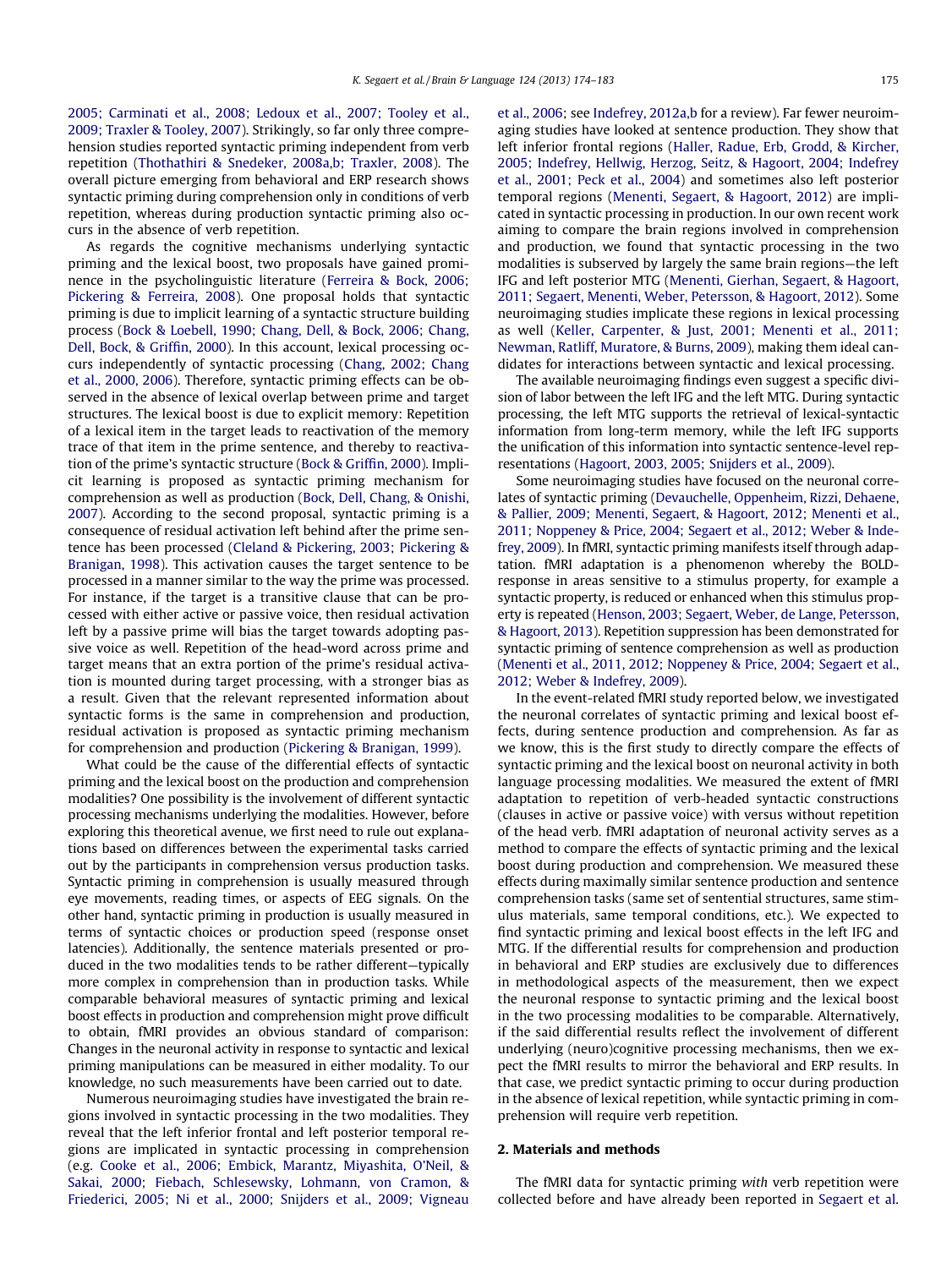[\(2012\).](#page-9-0) For the present report, we collected a new set of fMRI data on syntactic priming without verb repetition (while keeping other things maximally similar, in particular the testing procedure and fMRI data acquisition parameters). Below, we report a comparison between these new data and the dataset from [Segaert et al. \(2012\),](#page-9-0) that is, a comparison between the Verb-Repetition and the No-Verb-Repetition levels of the Verb-Repetition factor.

## 2.1. Participants

Twenty-four right-handed native Dutch speakers without neurological or language impairments and with normal or correctedto-normal vision (12 male; mean age 21 years, SD 3.0) participated in the new experiment (i.e. the dataset on syntactic priming without verb repetition). Ten participants (five male; mean age 20 years SD 2.3) who had contributed to the [Segaert et al. \(2012\)](#page-9-0) dataset were willing to re-participate in the new experiment (16 months  $later).<sup>1</sup>$  The other fourteen participants had not participated before. All participants were university educated. Participants gave written informed consent prior to the experiment and were compensated for their participation.

# 2.2. Stimulus material

We investigated syntactic priming of active and passive voice clauses headed by transitive Dutch verbs. The stimulus material and task was first used by [Menenti et al. \(2011\).](#page-9-0) There were 1728 photographs and 432 auditory sentence descriptions of transitive events. These depicted 36 different events such as kissing, helping or strangling with the agent and patient of this action (see Appendix). The patient of an event is the one who is acted on. Each event was enacted in the photographs by four pairs (twice man/ woman; twice boy/girl), each of these once with the male actor as agent and once with the female actor as agent. Each photograph also had one version with the agent on the left and one version with the agent on the right. Of each photograph depicting a transitive event, there were two color-coded versions and one grayscale version. Color-coded photographs elicited either active or passive sentence descriptions: participants were instructed to describe these photographs naming the green actor prior to the red actor. There was an active version with a green agent and a red patient, and a passive version with a red agent and a green patient. The two color-coded versions were used during production trials. During comprehension, we presented grayscale photographs (identical to the photographs used in the production trials) and the photographs were accompanied by auditory sentence descriptions of either active or passive syntactic structures. Passive syntactic structures in Dutch have (at least) two possible word orders (two different linearizations of the Dutch by-phrase). The more frequent word order places the by-phrase before the clause-final head verb (De vrouw wordt door de man gekust 'The woman is by the man kissed'); the less frequent word order places the by-phrase after the head verb (De vrouw wordt gekust door de man 'The woman is kissed by the man'). The auditory sentence descriptions for passive sentences used the more frequent word order.

There were also 795 photographs and 303 concomitant auditory sentence descriptions serving as fillers. These fillers depicted or described intransitive events such as singing and running or locative actions such as standing and lying. The intransitive photographs depicted one actor in green or in red for production trials, or one actor in grayscale (accompanied by an auditory description) for comprehension trials. The locative photographs depicted two objects, or one actor and one object. For production trials, there were two color-coded versions of the locatives serving to elicit a clause-final locative phrase (De bal ligt op de tafel 'The ball lies on the table') or a fronted locative phrase (Op de tafel ligt de bal 'On the table lies the ball'). For comprehension trials, there was a grayscale version which would be accompanied by a clause-final locative phrase or a fronted-locative phrase. The intransitive and locative filler items lent variability to the syntactic structures and the lexical items that participants produced/heard during the experiment. For intransitives, the actors were sometimes famous people, animals, or people that could be named by their profession; for locatives, we used inanimate objects.

For the comprehension trials, there were also 97 auditory sentence descriptions that did not match the accompanying grayscale photograph. These mismatch trials were used for attention control. The descriptions were grammatically correct but did not describe the situation depicted in the photograph. There were mismatch descriptions of intransitive photographs (50%) and of transitive photographs (50%). Semantic and syntactic processing was necessary to be able to detect the mismatches between photograph and auditory description. For example, given a photograph that depicted a man kissing a woman, mismatch descriptions could be The man punishes the woman, The girl kisses the woman, The woman kisses the man. The transitive mismatch items did not belong to the target items. We pre-tested all materials in order to establish whether the depicted actions were clear, and to determine which verb was used most often to describe the action. This verb was presented preceding the photographs in the course of the actual experiment.

#### 2.3. Experimental design

We used a  $2 \times 2 \times 2 \times 2$  design with the following withinsubjects factors: (1) voice of the target sentence (active or passive); (2) syntactic repetition (voice of the produced/heard clause in prime and target sentence was same or different); (3) processing modality of the prime (production/speaking or comprehension/listening); (4) processing modality of the target (production or comprehension). As between-subjects factor (5) we manipulated whether the head verbs of prime and target sentences were identical or different.<sup>2</sup> This resulted in 32 conditions. The design is illustrated in [Fig. 1](#page-3-0). The syntactic priming effect is the main effect of syntactic repetition (i.e. the comparison of target trials using novel syntax with trials using repeated syntax). The lexical priming effect is the main effect of verb repetition (i.e. the comparison of target trials using novel verbs with target trials using repeated verbs). The lexical boost of syntactic priming is examined by testing the interaction between syntactic repetition and verb repetition.

Each participant received a list of items in either the Verb-Repetition Condition or the No-Verb-Repetition Condition. We used a running priming paradigm where each target item also served as the prime sentence for the next target item [\(Fig. 2](#page-4-0)). The target items were presented in 80 blocks with an average length of 5 transitive structures (range 3–7 items). The conditions followed each other in a random order that was different for every participant, with two constraints on the order of conditions: No condition was repeated twice in a row; and a target item with adults was always followed by a target item with children and vice versa, so that

 $1$  We asked people to re-participate in order to have the possibility of testing whether the difference between the No-Verb-Repetition condition and the Verb-Repetition condition could be due to differences between participants instead of differences due to the manipulation of Verb Repetition (see also footnote 4).

 $2$  Verb Repetition, in fact, is partly a within-subjects and partly a between-subjects factor (see header 'Materials and Methods' and 'Participants'). Of course, it is not possible to analyze the data this way; so, we had to choose between considering Verb Repetition either as a within-subjects or a between-subjects factor. Within-subjects analyses are considerably less conservative because they do not attribute to subjects variance that in reality is due to subjects, hence yielding Type-I errors. Therefore, we chose the conservative option and treated Verb Repetition as a between-subjects factor.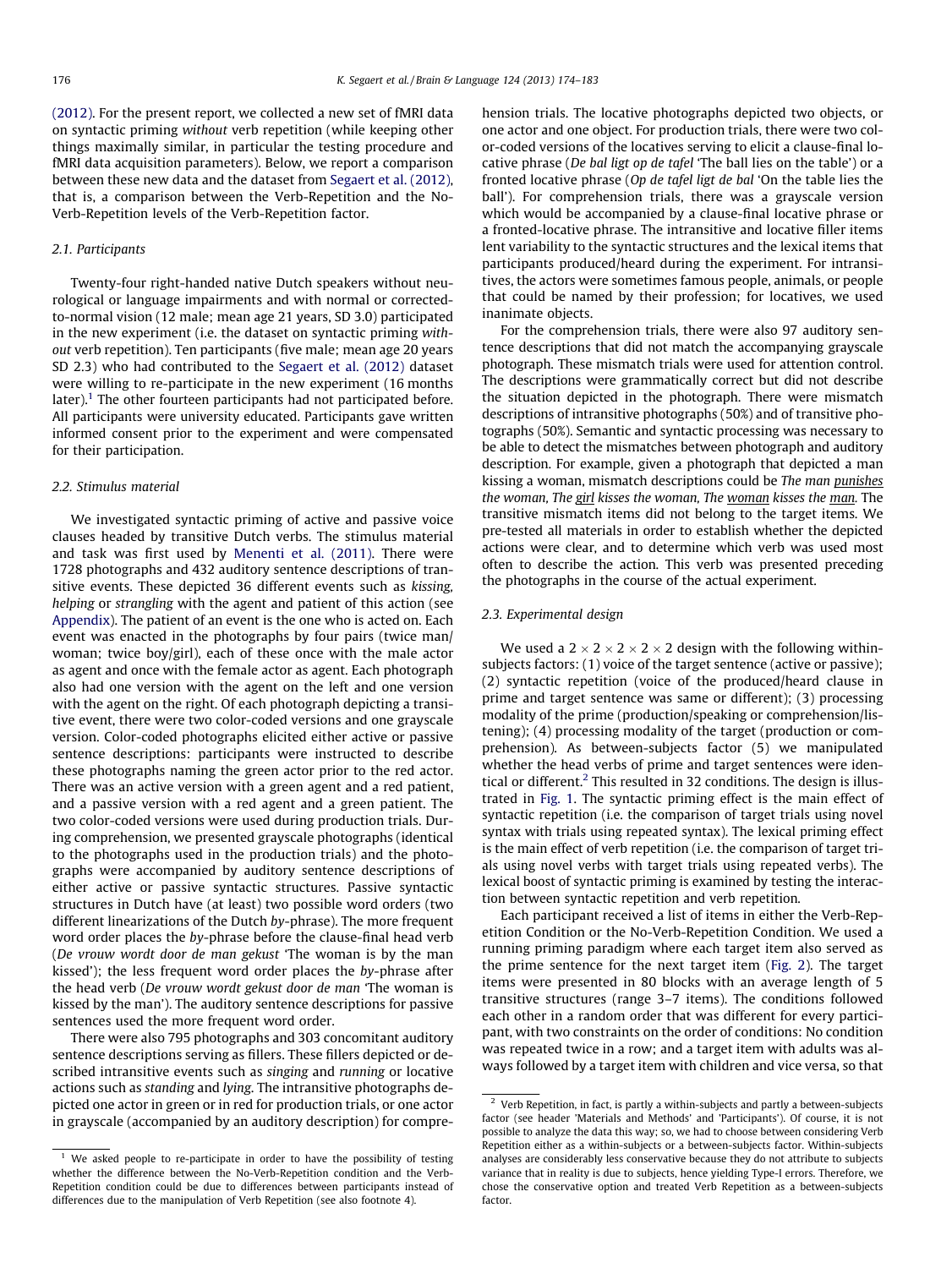<span id="page-3-0"></span>

Fig. 1. Design of the experiment. Participants either described colored photographs (symbolized with a microphone in the figure) or listened to descriptions of grayscale photographs (symbolized with headphone in the figure), containing an action, an agent and a patient. In production trials, the syntactic structure of the sentence was manipulated by instructing participants to refer to the green person before the red person. For each prime trial, eight possible targets trials were created. These target trials differed from each other in the following ways. Within-subjects factors were: (1) voice of the target sentence (active or passive); (2) syntactic repetition (voice of the produced/heard clause in prime and target sentence was same or different); (3) processing modality (all four combinations of producing or hearing the prime and the target were tested). As between-subjects factor we manipulated whether the head verbs of prime and target sentences were identical or different. To examine the role of syntax (the main effect of syntactic repetition), we compared trials using novel syntax with trials using repeated syntax. To examine the role of the verbs (the main effect of verb repetition), we compared target trials using novel verbs with target trials using repeated verbs. To examine the lexical boost effect during syntactic priming, we assess whether there is an interaction between syntactic repetition and verb repetition. Example words and sentences have been translated from Dutch.

in the lists with verb repetition there would be no lexical repetition other than repetition of the verb. The target blocks alternated with filler blocks with an average length of 3.5 (range 2–5 items). In the lists with verb repetition, the verb was always repeated in a target block and was mostly, but not always, repeated between the filler items in the filler block. For 10% of the filler items this was not the case, which served to bring in some extra variation. A full list of items presented to the participant consisted of approximately 59% transitive structures and 41% fillers. Fifty percent of the items were production items and 50% were comprehension items.

A full list of items contained the following elements. There were 20 items in each of the 16 conditions resulting from fully crossing the within-subjects factors. Additionally, in the beginning of each of the 80 blocks of transitive structure items, there was one transitive structure item serving as a prime-only item. This increased the number of transitive structure items to 400. Each participant received 680 trials in total during a full lists of items (transitive and filler structures), which were distributed over two scanning runs with a break in between. In a full list of items presented to any participant, a certain action or a certain pair of actors could occur several times, but a certain combination of actors and action was presented only once. Every participant saw a different list of items.

## 2.4. Task and procedure

The stimuli were presented in the following way. First, the verb was shown (in citation form, i.e. the infinitive). Then followed a photograph, accompanied by an auditory description during comprehension trials only. The presented verb was color-coded to let the participant know whether a 'comprehension photograph' or a 'production photograph' would follow. Green verbs preceded colored production photographs and gray verbs preceded black/white comprehension photographs ([Fig. 2](#page-4-0)).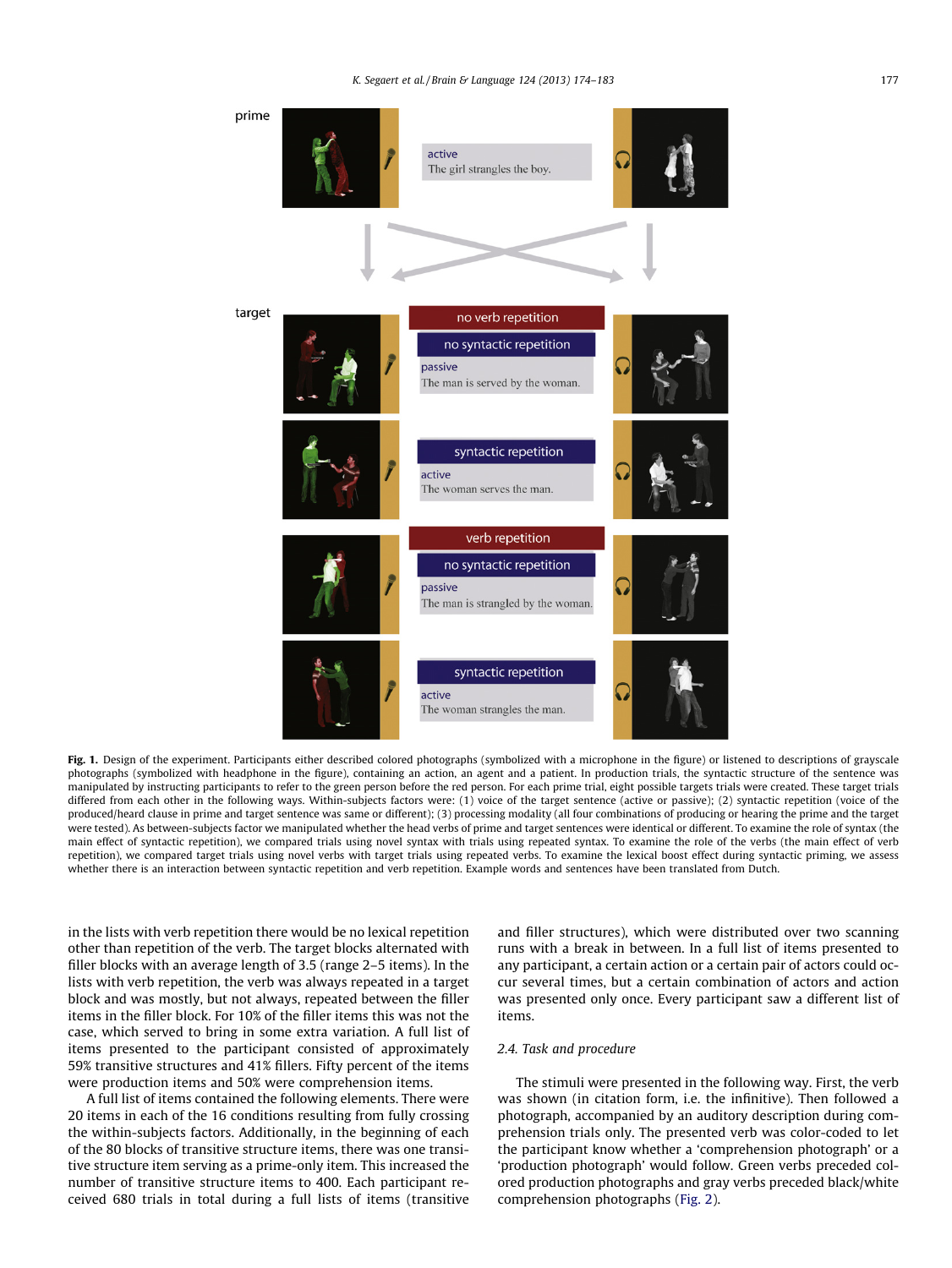<span id="page-4-0"></span>

Fig. 2. Sample sequence of trials. We used a running priming paradigm where each target item also served as a prime sentence for the next target item. The verb always preceded the photographs. Green verbs indicated that a 'production photograph' would follow, gray verbs announced a 'comprehension photograph'. In production trials, participants were required to produce a sentence that described the photograph. The description should include the verb they had been shown, and the 'green' person should be mentioned before the 'red' person. In comprehension trials, participants saw a photograph of an action being performed and heard a sentence describing the picture in either the active or the passive voice. Subjects pressed a button when they detected a mismatch between the spoken description and the picture. The procedure is illustrated by a sequence of sentences in the condition without verb repetition.

### 2.4.1. Production

During production trials, the task was to describe the colorcoded photographs overtly with a short sentence that should include (a conjugated form of) the presented verb. Participants were instructed to name the green actor before the red actor (stoplight paradigm: [Menenti et al., 2011\)](#page-9-0). There was no cue for the participants to start the descriptions; they could freely start whenever they were ready.

## 2.4.2. Comprehension

During comprehension trials, we used a sentence-picture matching paradigm [\(Clark & Chase, 1972\)](#page-8-0): Participants were presented with a photograph and an auditory description. The photographs were the grayscale versions of the ones used in the production trials. This paradigm has been used extensively, and a recent study supports its suitability for studying online situated language comprehension ([Knoeferle, Urbach, & Kutas, 2011\)](#page-9-0). By choosing situated paradigms for both production and comprehension trials, we maximize comparability and ensure that the difference between the two only lies in language processing. To force participants to pay attention, we instructed them to listen carefully to the description of the black/white photographs and use the response box to indicate when this description was incorrect (the response hand was counterbalanced between participants). During 10% of the comprehension trials there was a mismatch between the description and the photographs. Only for those trials a response had to be given.

Participants completed a short practice block in the scanner before the actual experiment started. The experiment consisted of two runs of 45 min. Between the two runs, the participants were subjected to an anatomical T1 scan and had a short break outside the MRI-scanner. Each trial consisted of the following events. First, the verb was presented for 500 ms. After an ISI of 500–2500 ms, the photograph was presented for 2000 ms, whereafter the screen turned black. The photograph thus had a fixed presentation time during production and comprehension trials. In comprehension trials, there was an ISI of 0–1000 ms between the photograph appearing on screen and the auditory sentence description, enabling us to differentiate between the onset of the photograph and the auditory description in our analyses. In production as well as comprehension trials, participants were free to start responding (i.e. to start speaking or to press the button to indicate mismatch) whenever they were ready. The total trial duration of one trial was 7000 ms. The experimenter coded the participant's production responses online for correctness. Target trials were analyzed if during both prime and target trial (1) the correct structure was used and (2) both actors were named accurately and the verb was used correctly. (Examples of correct active and passive sentence descriptions are illustrated in [Fig. 1](#page-3-0).)

## 2.5. fMRI data acquisition

Participants were scanned with a Siemens 3T Tim-Trio MRIscanner, using a 12-channel surface coil. In order to acquire functional data we used parallel-acquired inhomogeneity-desensitized fMRI ([Poser, Versluis, Hoogduin, & Norris, 2006](#page-9-0)). This is a multiecho EPI sequence, in which images are acquired at multiple TE's following a single excitation (TR = 2.398 s; each volume consisted of 31 slices of 3 mm thickness with slice-gap of 17%; isotropic voxel size =  $3.5 \times 3.5 \times 3$  mm<sup>3</sup>; field of view = 224 mm). The functional images were acquired at following TE's:  $TE_1$  at 9.4 ms,  $TE_2$ at 21.2 ms, TE<sub>3</sub> at 33 ms, TE<sub>4</sub> at 45 ms, and TE<sub>5</sub> at 56 ms, with echo spacing of 0.5 ms. This entails a broadened  $T_{2}^{*}$  coverage, because  $T_{2}^{*}$ mixes into the five echoes in a different way, and the estimate of  $T_2^*$ is improved. Accelerated parallel imaging reduces image artifacts, hence is a suitable method to acquire data when participants are producing sentences in the scanner (thereby causing motion and susceptibility artifacts). However, the number of slices did not allow acquisition of a full brain volume in most participants. We made sure that the entire temporal and frontal lobes were scanned because these were the regions where the fMRI adaptation effects of interest were expected to occur. This meant that data from the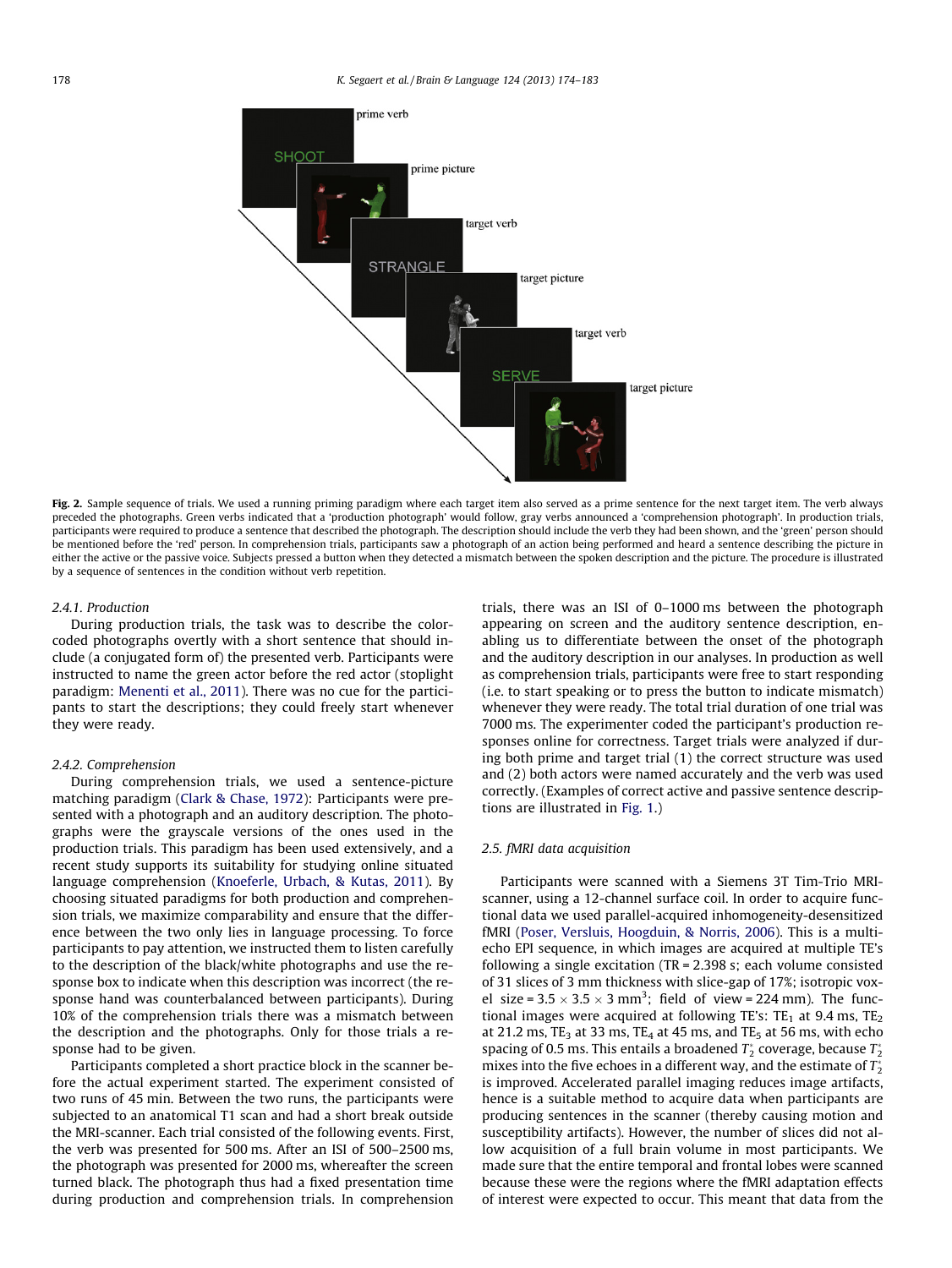superior posterior frontal lobe and the superior parietal lobe (that is, data from the top of the head) could not be obtained in several participants. A whole-brain high-resolution structural T1-weigthed MPRAGE sequence was performed to characterize participants' anatomy (TR = 2300 ms, TE = 3.03 ms, 192 slices with voxel size of  $1 \text{ mm}^3$ , FOV = 256), accelerated with GRAPPA parallel imaging.

#### 2.6. Data analysis

## 2.6.1. Preprocessing

fMRI data were preprocessed using SPM5 ([Friston, Ashburner,](#page-9-0) [Kiebel, Nichols, & Penny, 2007\)](#page-9-0). The first five images were discarded to allow for  $T_1$  equilibration. Then the five echoes of the remaining images were realigned to correct for motion artifacts. Estimation of the realignment parameters was done for one echo and then copied to the other echoes. The five echoes were combined into one image using a method designed to filter task-correlated motion out of the signal [\(Buur, Poser, & Norris, 2009](#page-8-0)). First, echoes two through five (i.e.,  $TE_2$ ,  $TE_3$ ,  $TE_4$  and  $TE_5$ ) were combined using a weighting vector with weights depending on the measured differential contrast-to-noise ratio. The time course of an image acquired at a very short echo time (TE<sub>1</sub>) was then used in a linear regression as a voxelwise regressor for the other image (i.e., the result of combining  $TE_2$ ,  $TE_3$ ,  $TE_4$  and  $TE_5$ ) in the same echo train acquired with high BOLD sensitivity. The resulting images were coregistered to the participants' anatomical volume, normalized to MNI space and spatially smoothed using a 3D isotropic Gaussian smoothing kernel (FWHM = 8 mm).

#### 2.6.2. Whole-brain analysis

We performed first- and second-level statistics using the general linear model framework of SPM5 [\(Friston et al., 2007\)](#page-9-0). Our  $2 \times 2 \times 2 \times 2$  design resulted in 32 conditions, hence 32 main regressors, for the statistical analysis of the fMRI data. We used an implicit baseline. In the first-level linear model, we modeled the individual onset times of the photograph (during production trials) or the auditory sentence description (during comprehension trials). We modeled the hemodynamic response function as related to these onsets and set the duration to zero. Separate regressors were included for verbs, photographs during comprehension trials, fillers items, items which were only primes, and incorrect responses. The events of the model were convolved with the canonical hemodynamic response function provided by SPM5. The temporal derivatives were included in the model as well. Furthermore, six motion parameters (realignment parameters: translation along, and rotation around, the  $x$ ,  $y$  and  $z$  axes) and two parameters which correct for global intensity fluctuations (compartment signal parameters: white matter and cerebral spinal fluid; [Verhagen,](#page-9-0) [Dijkerman, Grol, & Toni, 2008](#page-9-0)) were added as regressors. For the second-level random-effects analysis we used the beta-images of the 32 main regressors.

# 2.6.3. Region of Interest (ROI) analysis

We based our regions of interest on independent data by [Menenti et al. \(2011\)](#page-9-0). They found activations related to syntactic processing in comprehension and in production, centered around MNI coordinates  $[-52 10 22]$  in left IFG (BA 44) and MNI coordinates  $[-56 - 44 4]$  in left MTG (BA 21). We used a sphere with 8mm radius around both MNI coordinates. Average time courses were calculated using Marsbar ([http://marsbar.sourceforge.net/\)](http://marsbar.sourceforge.net/). We collapsed the data of the two regions in one ROI analysis so that we would be able to investigate potential differences in the response of these two regions. For the ROI analysis at the second level we carried out a repeated-measures ANOVA on the subject contrast values using SPSS; independent variables were region (LIFG vs. LMTG), syntactic repetition (novel syntax vs. repeated syntax), target structure (active vs. passive voice), modality of the prime (listening vs. speaking), modality of the target (comprehension/listening vs. production/speaking) and verb repetition (novel verb vs. repeated verb).

## 3. Results

#### 3.1. Whole-brain analysis

Suprathreshold clusters were defined by thresholding the SPM[t] at an uncorrected level corresponding to  $P = .001$  and we used the cluster-size as the test-statistic. We report significant clusters with the criterion set at  $P < 0.05$  corrected for multiple non-independent comparisons.

The following regions showed a repetition suppression effect for repeated versus novel syntactic structures ([Fig. 3](#page-6-0)A): the left inferior frontal gyrus extending into the left insula, and the left precentral gyrus (BA 44/45/47/6), the bilateral supplementary motor area (BA 32), and the bilateral parietal regions (BA 40: inferior parietal and BA 7: precuneus). In addition, we note that there was repetition suppression for repeated versus novel syntactic structures in the left middle temporal gyrus (BA 22) (peak coordinates  $[-52 - 38 2]$  with voxel-level uncorrected  $P < .001$ , but this cluster did not reach significance at  $P < 0.05$  corrected for multiple nonindependent comparisons.

The following regions showed a repetition suppression effect for repeated versus novel verbs ([Fig. 3B](#page-6-0)): the left inferior frontal gyrus extending into the left precentral gyrus (BA 44/45), the left middle temporal gyrus (BA 21), and the left inferior parietal regions (BA 40).

There were no repetition enhancement effects. No regions showed an interaction between the effect of syntactic repetition and the effect of verb repetition. Processing modality of the prime or the target did not affect the strength of syntactic adaptation effects. Also, we did not find any regions showing a three-way interaction between syntactic repetition, verb repetition and any of the other factors we manipulated.

## 3.2. ROI analysis

To maximize detection power, we also investigated possible interactions between syntactic repetition and verb repetition in a ROI analysis. The sensitivity on the whole-brain level may have been insufficient to detect interactions with a between-group factor. ROI analyses allow us to search for potential interactions between syntactic repetition and verb repetition at the highest possible statistical sensitivity. We performed ROI analysis in left IFG and the left MTG (clusters based on [Menenti et al., 2011](#page-9-0)).

An ROI analysis revealed that there was a main effect of the between-subject factor verb repetition  $(F<sub>1.46</sub> = 51.1, P < .001)$ : the ROIs were less activated when the verb was repeated in the target sentence than when the verb was novel. The ROIs were also less activated by sentences with repeated syntactic voice than by sentences with novel syntactic voice ( $F_{1,46}$  = 12.4,  $P < .001$ ). There was less activation for active than for passive sentences ( $F_{1,46}$  = 45.0,  $P$  < .001). Furthermore, we obtained main effects of prime modality  $(F<sub>1,46</sub> = 18.4, P < .001)$  and target modality  $(F<sub>1,46</sub> = 77.6, P < .001)$ , indicating that the ROIs were less activated during comprehension trials.

Additionally, there was a two-way interaction between syntactic repetition and verb repetition ( $F_{1,46}$  = 4.02,  $P < .05$ ) and a threeway interaction between syntactic repetition, target structure and verb repetition ( $F_{1,46}$  = 5.90,  $P < .019$ ; [Fig. 4\)](#page-6-0). Follow-up contrasts showed that under conditions of verb repetition, there was a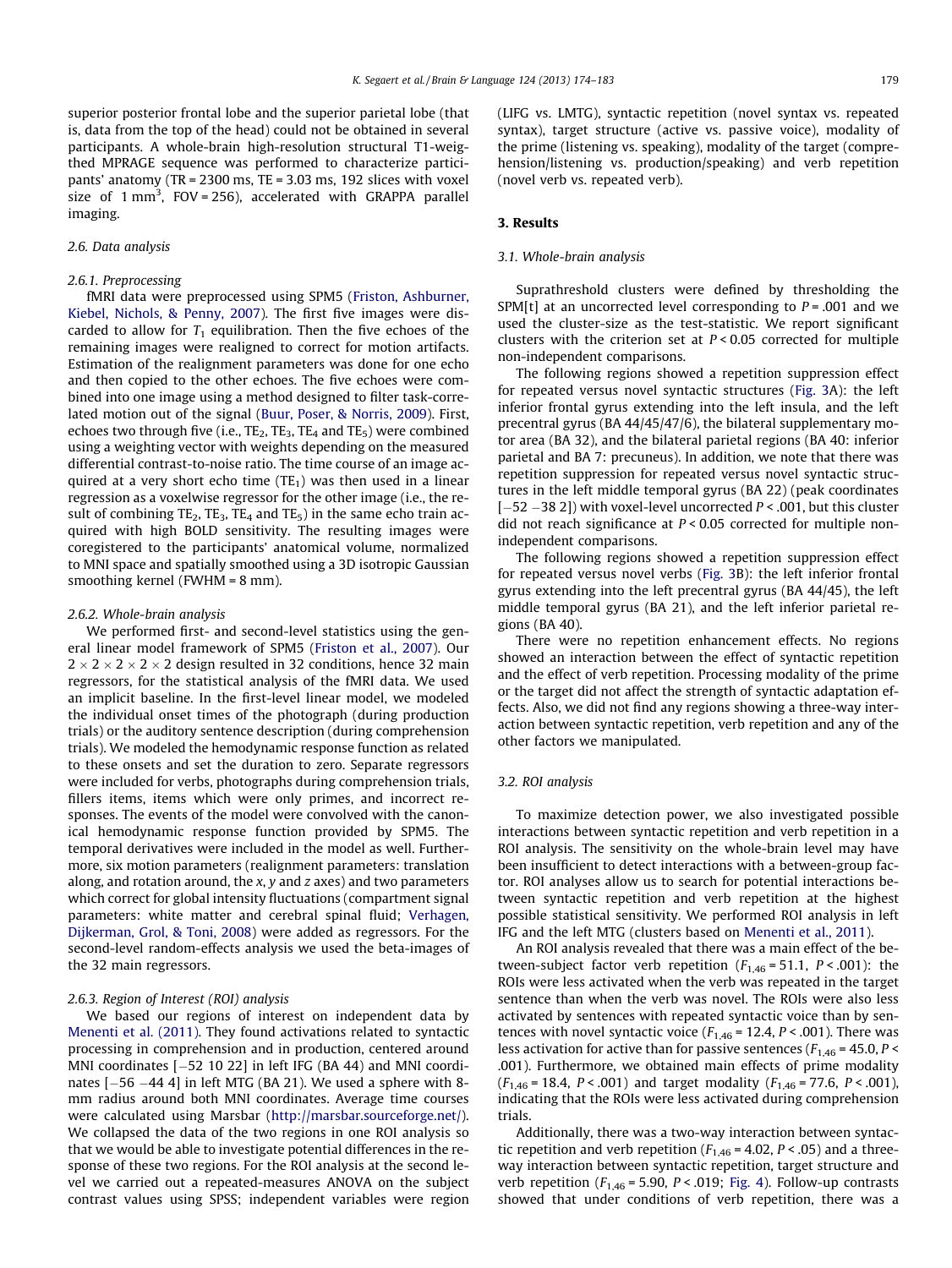<span id="page-6-0"></span>

Fig. 3. Whole brain results (see also [Table 1\)](#page-7-0). (A) The fMRI adaptation effect for repetition of syntactic structure. In the left inferior frontal regions and the bilateral supplementary motor area and parietal regions (inferior parietal and precuneus), there was a repetition suppression effect for repeated as compared to novel syntactic structures. (B) The fMRI adaptation effect for verb repetition. In the left inferior frontal, middle temporal and inferior parietal regions, there was a repetition suppression effect for repeated compared to novel verbs.

significant effect of syntactic repetition  $(F_{1,23} = 15.2, P < .001)$ which did not interact with the target structure  $(F_{1,23} = 1.02)$ ,  $P > 0.3$ ). Under conditions without verb repetition, we found no overall effect of syntactic repetition  $(F_{1,23} = 1.16, P > .3)$ ; instead, the effect of syntactic repetition appeared to depend on target structure ( $F_{1,23}$  = 6.68, P < .017). More specifically, under conditions without verb repetition, there were syntactic adaptation effects for passive  $(F_{1,23} = 8.44, P < .008)$ , but not for active sentences  $(F_{1,23} = .86, P > .3)$ . Processing modality of the prime and the target did not affect the strength of syntactic adaptation effects.<sup>3</sup> None of these effects interacted with whether the ROI was left IFG or left MTG, suggesting that there are no differences in the response of these two regions.4



Fig. 4. ROI results. The magnitude of the repetition suppression effect for sentences with a repeated syntactic structure (i.e. sentences with novel syntax minus sentences with repeated syntax) as a function of whether the sentence was active or passive, and whether or not the verb was repeated between consecutive sentences. These repetition suppression effects are depicted separately for two ROI's: the left inferior frontal gyrus and the left middle temporal gyrus.

# 4. Discussion

In the study reported above, we investigated syntactic priming and lexical boost effects on the neuronal activity in brain regions subserving syntactic processing. In our design, the verb and/or the syntactic voice of two consecutive sentences was either repeated or novel. We compared and contrasted the syntactic priming and lexical boost effects in comprehension and production trials. We found repetition suppression in the left IFG and left MTG for sentences with repeated syntax and for sentences with a repeated verb. It must be noted, though, that the effect of syntactic repetition in the left MTG did not reach significance at cluster-level corrected for multiple comparisons. Interestingly, the processing

 $\frac{3}{3}$  In [Segaert et al. \(2012\)](#page-9-0), we showed that, under conditions of verb repetition, there was no interaction between the effect of syntactic repetition (repeated vs. novel syntax of prime and target sentence) and the effect of modality repetition (repeated vs. novel modality between prime and target sentence). The finding by [Segaert et al.](#page-9-0) [\(2012\)](#page-9-0) that syntactic repetition facilitates syntactic processing in the brain within and across processing modalities to the same extent, indicates that the same neurobiological system subserves syntactic processing in production and comprehension. The new dataset on syntactic repetition effects under conditions of no verb repetition, provided an opportunity to replicate/verify this finding: Again, under conditions without verb repetition, there is no interaction between syntactic repetition and modality repetition ( $F_{1,23}$  = .82, P > .3). Also, there is no interaction between syntactic repetition, target structure and modality repetition ( $F_{1,23}$  = .04,  $P > .8$ ). This confirms the conclusion of [Segaert et al. \(2012\)](#page-9-0) that syntactic repetition facilitates syntactic processing in the brain within and across processing modalities to the same extent. The finding furthermore supports the claim of [Segaert et al. \(2012\)](#page-9-0) and of the present paper that syntactic processing in production and comprehension relies on similar mechanisms.

<sup>&</sup>lt;sup>4</sup> We tested whether the difference between the No-Verb-Repetition condition and the Verb-Repetition condition could be due to differences between participant groups instead of differences due to the manipulation of Verb Repetition. To this end, we constructed a factor Reparticipation with 2 levels (participants subjected to the No-Verb-Repetition Condition only vs. participants subjected to the No-Verb-Repetition Condition as well as the Verb-Repetition Condition). We checked whether the effects within the No-Verb-Repetition Condition interacted with the factor Reparticipation: None of the effects did. Difference between the No-Verb-Repetition condition and the Verb-Repetition condition are therefore not due to differences between participant groups.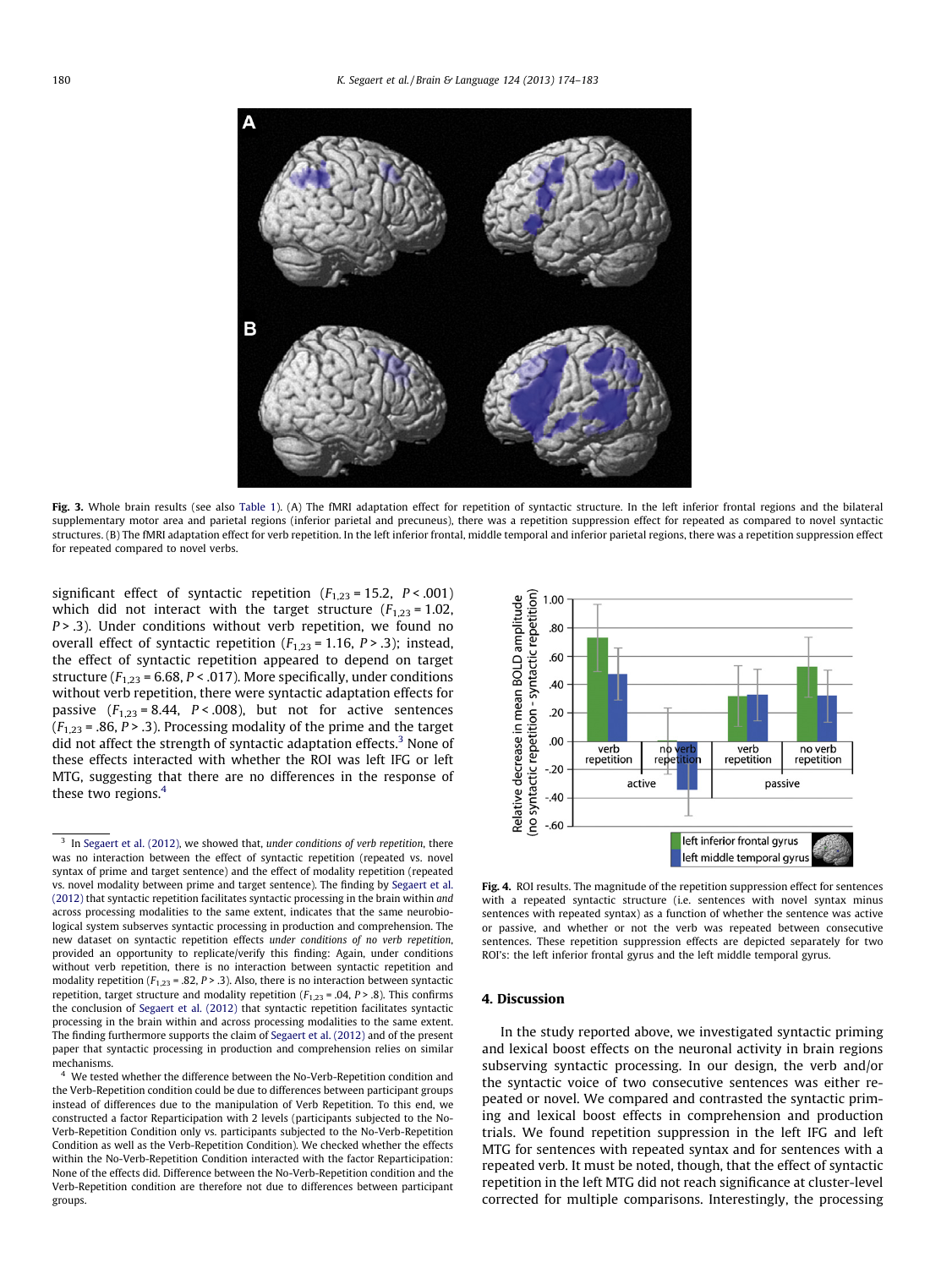#### <span id="page-7-0"></span>Table 1

The effect of syntactic repetition and verb repetition.

| Anatomical label                                                               | BA             | Global and local maxima |          |                  | Cluster-level |         | Voxel-level |
|--------------------------------------------------------------------------------|----------------|-------------------------|----------|------------------|---------------|---------|-------------|
|                                                                                |                | x                       | у        | $\boldsymbol{z}$ | K             | P(corr) | Z           |
| Main effect syntax repetition (no syntactic repetition > syntactic repetition) |                |                         |          |                  |               |         |             |
| L inf parietal                                                                 | 40             | $-42$                   | $-42$    | 38               | 897           | < 001   | 5.97        |
| L inf parietal                                                                 | 40             | $-32$                   | $-48$    | 36               |               |         | 5.14        |
| L inf parietal                                                                 | 40             | $-36$                   | $-48$    | 38               |               |         | 5.11        |
| R inf parietal                                                                 | 40             | 36                      | $-52$    | 40               | 506           | < 001   | 4.99        |
| R inf parietal                                                                 | 40             | 46                      | $-46$    | 42               |               |         | 3.95        |
| R inf parietal                                                                 | 40             | 44                      | $-44$    | 54               |               |         | 3.30        |
| L precuneus                                                                    | 7              | $-8$                    | $-70$    | 40               | 358           | .001    | 4.81        |
| R precuneus                                                                    | $\overline{7}$ | 10                      | $-70$    | 40               |               |         | 3.97        |
| R precuneus                                                                    | $\overline{7}$ | 12                      | $-66$    | 38               |               |         | 3.93        |
| L insula                                                                       | 13/15          | $-28$                   | 24       | $\bf{0}$         | 479           | < 001   | 4.78        |
| L insula                                                                       | 13/15          | $-38$                   | 22       | $\bf{0}$         |               |         | 4.06        |
| L inf frontal (pars orbitalis)                                                 | 38             | $-52$                   | 24       | $-2$             |               |         | 3.72        |
| L precentral                                                                   | 6              | $-36$                   | $\bf{0}$ | 42               | 839           | < 001   | 4.71        |
| L inf frontal (pars triangularis)                                              | 44             | $-42$                   | 12       | 26               |               |         | 4.11        |
| L inf frontal (pars opercularis)                                               | 44             | $-52$                   | 14       | 18               |               |         | 4.11        |
| R mid cingulum                                                                 | 23             | $\overline{2}$          | $-26$    | 26               | 180           | .028    | 4.41        |
| R mid cingulum                                                                 | 23             | $\overline{4}$          | $-22$    | 28               |               |         | 4.30        |
| L supp motor area                                                              | 32             | $-2$                    | 14       | 54               | 286           | .003    | 4.13        |
| R supp motor area                                                              | 32             | 6                       | 18       | 48               |               |         | 1.09        |
| L supp motor area                                                              | 32             | $-4$                    | 16       | 44               |               |         | 3.65        |
| Main effect verb repetition (no verb repetition $>$ verb repetition)           |                |                         |          |                  |               |         |             |
| L mid temporal                                                                 | 21             | $-58$                   | $-46$    | $\overline{c}$   | 2588          | < 0.01  | 7.55        |
| L mid temporal                                                                 | 21             | $-60$                   | $-52$    | 6                |               |         | 7.51        |
| L mid temporal                                                                 | 21             | $-44$                   | $-50$    | 14               |               |         | 5.36        |
| L precentral                                                                   | 44             | $-48$                   | 6        | 30               | 5851          | < 0.01  | 7.54        |
| L inf frontal (pars triangularis)                                              | 45             | $-50$                   | 34       | 12               |               |         | 6.30        |
| L inf frontal (pars triangularis)                                              | 45             | $-42$                   | 30       | $\overline{2}$   |               |         | 5.85        |
| L inf parietal                                                                 | 40             | $-46$                   | $-42$    | 50               | 1536          | < 001   | 5.17        |
| L inf parietal                                                                 | 40             | $-42$                   | $-38$    | 40               |               |         | 4.63        |
| L inf parietal                                                                 | 40             | $-56$                   | $-36$    | 46               |               |         | 4.55        |
| L mid temporal                                                                 | 21             | $-56$                   | $-4$     | $-14$            | 296           | .003    | 4.55        |
| L mid temporal/sup temporal                                                    | 22             | $-56$                   | $-12$    | $-6$             |               |         | 4.17        |
| L mid temporal                                                                 | 21             | $-54$                   | 8        | $-22$            |               |         | 3.30        |
| Interaction syntax repetition $\times$ verb repetition                         |                |                         |          |                  |               |         |             |
| No significant clusters                                                        |                |                         |          |                  |               |         |             |

Note: Listed are the MNI-coordinates for three local maxima for each significant cluster in the relevant comparisons (P < .05 corrected cluster-level, threshold P < .001 uncorrected voxel-wise). Anatomical labels are derived from the Automated Anatomical Labeling map ([Tzourio-Mazoyer et al., 2002](#page-9-0)) and from Brodmann's atlas.

modality of the sentences (production versus comprehension) did not affect these results. Likewise, whole-brain analysis did not reveal any interactions between syntactic repetition and verb repetition (i.e. a lexical boost). Subsequently, in order to maximize our detection power, we also investigated possible interactions between syntactic repetition and verb repetition in an ROI analysis. The ROI analysis in the left IFG and left MTG revealed the same pattern of results in both regions. For sentences in active voice, there was fMRI adaptation to syntactic repetition when actives had a repeated verb, but no fMRI adaptation to syntactic repetition when actives had a novel verb. For sentences in passive voice, there was no lexical boost: there was fMRI adaptation to syntactic repetition both for passives with a repeated verb and for passives with a novel verb. Once again, the processing modality of the sentences (speaking vs. listening) did not affect these results.

In the behavioral and ERP literature, findings of syntactic priming in comprehension seem to be almost completely dependent on repetition of the head-word ([Arai et al., 2007; Branigan et al., 2005;](#page-8-0) [Carminati et al., 2008; Ledoux et al., 2007; Tooley et al., 2009;](#page-8-0) [Traxler & Tooley, 2007\)](#page-8-0). On the other hand, syntactic priming in production is often observed without lexical repetition (e.g. [Branigan et al., 2000; Hartsuiker et al., 2008; Pickering & Branigan,](#page-8-0) [1998; Segaert et al., 2011; Wheeldon et al., 2011\)](#page-8-0). This suggests a difference between production and comprehension in the susceptibility to syntactic priming and would support the hypothesis that different (neuro)cognitive processes are involved in sentence production as compared to comprehension. Our present neuroimaging data on the presence versus absence of a lexical boost in syntactic priming do not support this theoretical hypothesis: All adaptation effects were immune to modality differences. Consequently, our findings support views that syntactic priming in the two processing modalities are manifestations of the same, or a similar mechanism ([Bock et al., 2007; Pickering & Branigan, 1999; Pickering & Garrod,](#page-8-0) [2004, 2007; Menenti, Pickering, & Garrod, 2012](#page-8-0)).

This raises the question why the behavioral and ERP data reported in the literature tend to show a different pattern of syntactic priming and lexical boost effects for the two processing modalities. Previous work has emphasized that it is important to consider the difficulty of the comprehension task when comparing comprehension with production results ([Indefrey et al., 2004](#page-9-0)). During sentence comprehension—as opposed to production—, language users often can bypass full syntactic analysis of the input sentence, due to the availability of semantic, and pragmatic (situational) information. In our study, the production and comprehension tasks both required in-depth processing. [Thothathiri and Snedeker \(2008a,b\)](#page-9-0) also obtained syntactic priming effects in the absence of verb repetition. Interestingly, the comprehension task in their experiments required in-depth syntactic processing: participants acted out sentences while their eye-movements were recorded. This suggests that detailed syntactic processing is a crucial condition determining whether syntactic repetition alone (i.e., unaccompanied by verb repetition) suffices to yield syntactic priming effects.

An unexpected aspect of our data concerns the absence of lexical boost effects in passive sentences, during production as well as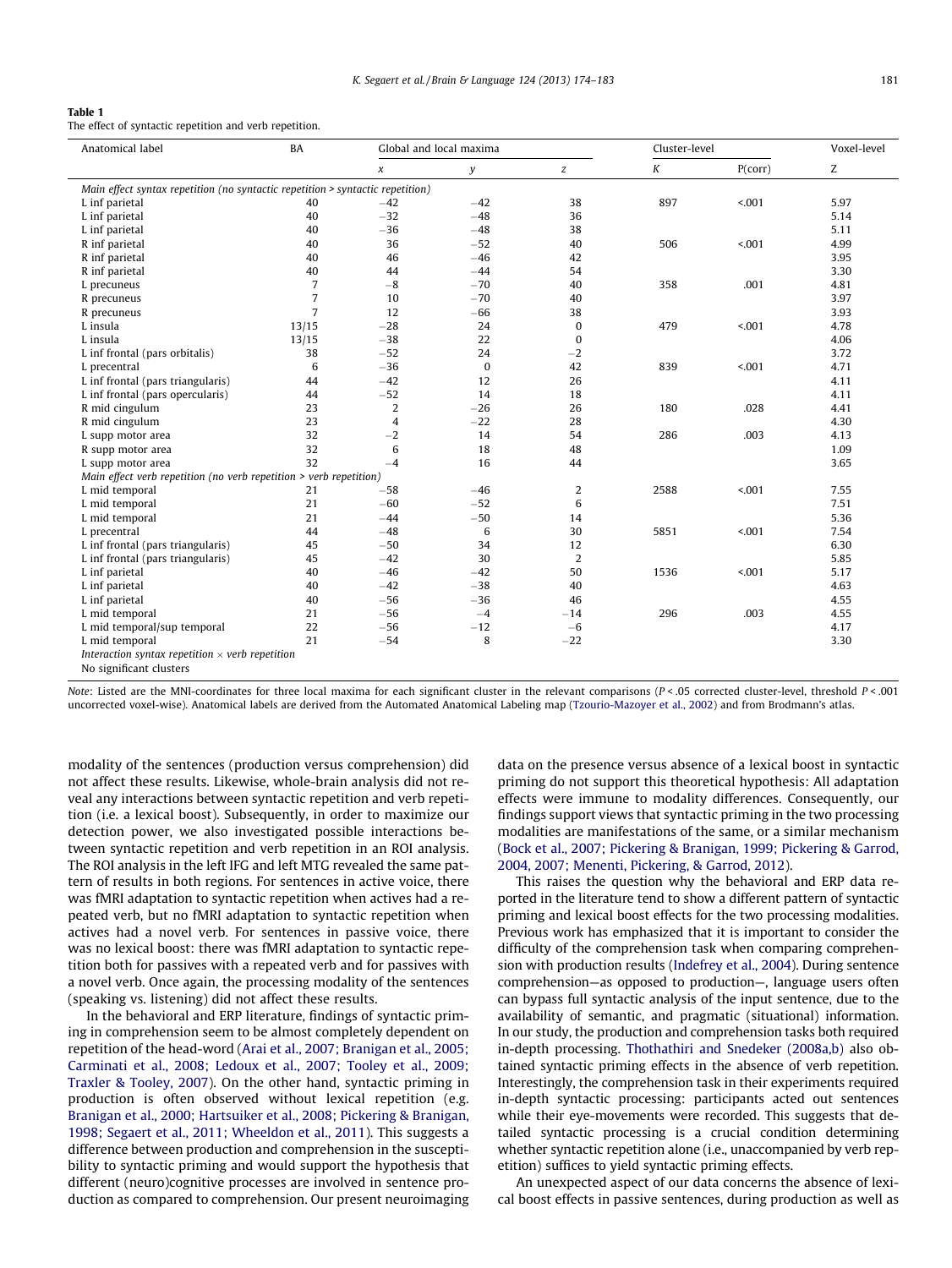<span id="page-8-0"></span>comprehension tasks. The presence of a lexical boost in active sentences, also in both modalities, is in line with behavioral studies. The fact that we did not find any syntactic priming for active sentences in the absence of verb repetition does not contradict with the results of earlier production experiments, which typically found syntactic priming effects on syntactic choices for passives but not for actives (experiment 2 and 3 of Bock, 1986; Bock & Loebell, 1990; Hartsuiker & Kolk, 1998). Very few production experiments did observe effects for actives, and these were always smaller than for passives (Bernolet, Hartsuiker, & Pickering, 2009; experiment 1 of Bock, 1986). Also, neuroimaging work has demonstrated that lexical priming influenced the BOLD-response in the left inferior frontal gyrus during comprehension of passive sentences but not during comprehension of active sentences, possibly because the latter requires less syntactic analysis ([Keller et al.,](#page-9-0) [2001\)](#page-9-0). Our tentative interpretation of our pattern of results is as follows. Sentences in active voice have a much higher language frequency than, and are strongly preferred over, sentences in passive voice [\(Segaert et al., 2011](#page-9-0)). This may have led to a ''floor effect'': Arguably, syntactic priming of a sentence in the active voice did not reduce neuronal activity to an extent that could be picked up by the BOLD measurements. The repetition suppression for primed actives became noticeable only when syntactic priming of the active voice construction was helped by verb repetition. On the other hand, in the case of syntactically primed sentences in passives voice, we observed repetition suppression not only in the presence but also in the absence of verb repetition. Because passive sentences are much less frequent, a priming benefit in the form of a repetition suppression effect can show up more readily, even in the absence of verb repetition.

Another property of passive voice sentences that may have caused them to be more liable to syntactic priming than active voice sentences, is the fact that they share syntactically important words other than the head verb. The words 'are by' in English ('worden door' in Dutch) are repeated obligatorily. The syntactic skeleton of a passives sentence in English is:

'[NP...] be [participle] by [NP...]'

and in Dutch, it is:

## '[NP...] worden door[NP...] [participle]'.

Hence, the syntactic priming effect we observed for passives may, at least partially, have been helped by repetition of lexical items other than the main verb.

In the behavioral sentence production literature, verb repetition has been found to boost syntactic priming (e.g. Branigan et al., 2000; Corley & Scheepers, 2002; Hartsuiker et al., 2008; Pickering & Branigan, 1998; Wheeldon et al., 2011). Why did repetition of the main verb (the participle) in passives not increase the repetition suppression effect in the present study? A possible answer might have to do with an important property of word order in Dutch: As indicated in the syntactic skeleton, the main verb—the participle—is mentioned in Dutch after the two protagonists involved in the depicted action. Hence, the participants could have postponed planning the main verb until after having processed the descriptions of the protagonists. As is well-known, sentence processing often proceeds incrementally ([Kempen & Hoenkamp, 1982, 1987;](#page-9-0) [Levelt, 1989\)](#page-9-0). By postponing, in passive sentences, the planning of the description of the action, the participants could, in effect, spread out processing load over a longer time interval, compared to planning active sentences, where the main verb often must have been planned early on in the sentence. Note that this explanation presupposes the assumption that dealing with the verb contributes more to the activation elicited by syntactic processing than dealing with the NPs governed by the verb. Actually, there is independent fMRI evidence that early placement of main verbs increases the BOLD response in comparison to later placement. den Ouden, Hoogduin, Stowe, and Bastiaanse (2008) found that Dutch activevoice clauses with Subject-Verb-Object order elicited larger BOLD responses in left middle to superior frontal regions than actives with Subject-Object-Verb order.<sup>5</sup>

Our tentative explanation of the differential effect of the lexical boost for actives versus passives could be tested by repeating the present experiment with slightly different Dutch stimulus materials where the active sentences embody a perfectum construction, with the main verbs realized as past-participles (e.g. gewurgd) governed by the active auxiliary heeft ('has'), e.g. De jongen heeft het meisje gewurgd [The boy has strangled the girl]. In active sentences of this type, the verb is placed after both protagonists in the transitive event, just like in passive sentences, e.g. Het meisje werd door de jongen gewurgd [The girl was strangled by the boy]).

# Appendix A. Supplementary material

Supplementary data associated with this article can be found, in the online version, at [http://dx.doi.org/10.1016/j.bandl.2012.12.](http://dx.doi.org/10.1016/j.bandl.2012.12.003) [003.](http://dx.doi.org/10.1016/j.bandl.2012.12.003)

## References

- Arai, M., van Gompel, R. P. G., & Scheepers, C. (2007). Priming ditransitive structures in comprehension. Cognitive Psychology, 54(3), 218–250.
- Bernolet, S., Hartsuiker, R. J., & Pickering, M. J. (2009). Persistence of emphasis in language production: A cross-linguistic approach. Cognition, 112(2), 300–317.
- Bock, K. (1986). Syntactic persistence in language production. Cognitive Psychology, 18(3), 355–387.
- Bock, K., Dell, G. S., Chang, F., & Onishi, K. H. (2007). Persistent structural priming from language comprehension to language production. Cognition, 104(3), 437–458.
- Bock, K., & Griffin, Z. M. (2000). The persistence of structural priming: Transient activation or implicit learning? Journal of Experimental Psychology-General, 129(2), 177–192.
- Bock, K., & Loebell, H. (1990). Framing sentences. Cognition, 35, 1–39.
- Branigan, H. P., Pickering, M. J., & Cleland, A. A. (2000). Syntactic co-ordination in dialogue. Cognition, 75(2), B13–B25.
- Branigan, H. P., Pickering, M. J., & McLean, J. F. (2005). Priming prepositional-phrase attachment during comprehension. Journal of Experimental Psychology-Learning Memory and Cognition, 31(3), 468–481.
- Buur, P. F., Poser, B. A., & Norris, D. G. (2009). A dual echo approach to removing motion artefacts in fMRI time series. NMR in Biomedicine, 22(5), 551–560.
- Carminati, M. N., van Gompel, R. P. G., Scheepers, C., & Arai, M. (2008). Syntactic priming in comprehension: The role of argument order and animacy. Journal of Experimental Psychology-Learning Memory and Cognition, 34(5), 1098–1110.
- Chang, F. (2002). Symbolically speaking: A connectionist model of sentence production. Cognitive Science, 26(5), 609–651.
- Chang, F., Dell, G. S., & Bock, K. (2006). Becoming syntactic. Psychological Review, 113(2), 234–272.
- Chang, F., Dell, G. S., Bock, K., & Griffin, Z. M. (2000). Structural priming as implicit learning: A comparison of models of sentence production. Journal of Psycholinguistic Research, 29(2), 217–229.
- Clark, H. H., & Chase, W. G. (1972). Process of comparing sentences against pictures. Cognitive Psychology, 3(3), 472–517.
- Cleland, A. A., & Pickering, M. J. (2003). The use of lexical and syntactic information in language production: Evidence from the priming of noun-phrase structure. Journal of Memory and Language, 49(2), 214–230.
- Cooke, A., Grossman, M., DeVita, C., Gonzalez-Atavales, J., Moore, P., Chen, W., et al. (2006). Large-scale neural network for sentence processing. Brain and Language, 96(1), 14–36.
- Corley, M., & Scheepers, C. (2002). Syntactic priming in English sentence production: Categorical and latency evidence from an internet-based study. Psychonomic Bulletin and Review, 9(1), 126–131.
- den Ouden, D. B., Hoogduin, H., Stowe, L. A., & Bastiaanse, R. (2008). Neural correlates of Dutch verb second in speech production. Brain and Language, 104(2), 122–131.
- Devauchelle, A. D., Oppenheim, C., Rizzi, L., Dehaene, S., & Pallier, C. (2009). Sentence syntax and content in the human temporal lobe: An fMRI adaptation

<sup>5</sup> den Ouden et al. (2008) interpret the increased BOLD-response for sentences with Subject-Verb-Object order compared to Subject-Object-Verb order as evidence for a syntactic transformation that moves the finite verb from the unmarked/default position into the marked verb-second position.